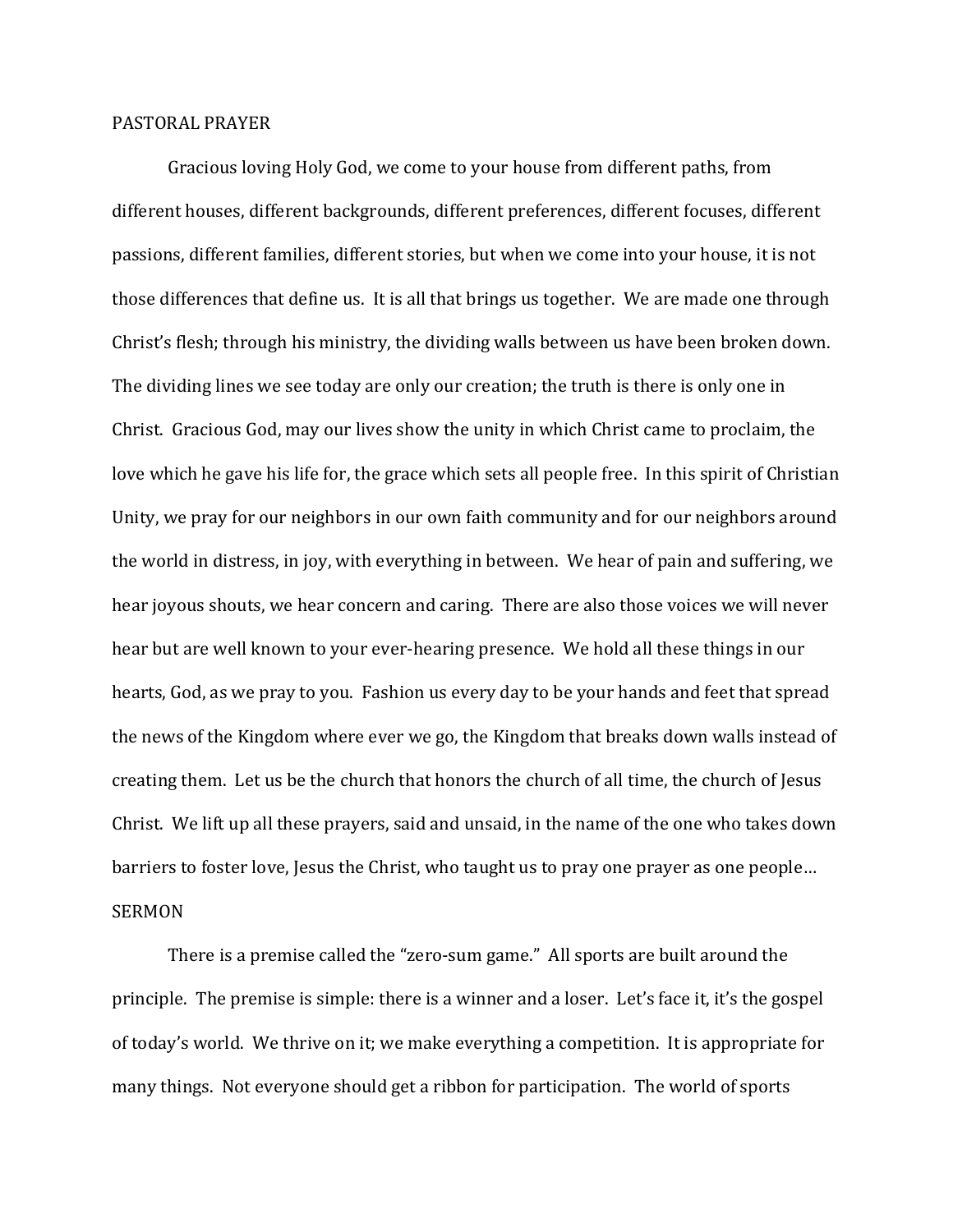needs to have a winner and loser. Not everyone can win an election; not everyone can be president. We need to learn how to lose so we can grow, so we can learn what it means to be a winner. Every sport needs to decide who is best, not who participates. But can we say the same in these walls? No, our faith is different. Christianity is not a zero-sum game. Christ does not create losers; humanity creates losers where they shouldn't. Christianity has become a zero-sum game, and the Gospel invitation becomes a measure of who is good in Christ's eyes and who is not. It's a problem that has stretched throughout the history of the church, but it is a problem of our doing, not of scripture's, not of God's. Let us see what divides us as we look at the problem of unity throughout history and a remedy that shows that unity among Christians, no matter how different, is grounded in scripture.

 The church in Ephesus had a problem that every other church throughout all geography and all history has: how do we reconcile being around those not like us? How do we accept the grand vision of unity in the midst of so many practical differences? It was a wide-reaching problem of the first couple centuries of the church. Guess what? We haven't solved the issue. In biblical times, the big fight was between the Jews and the Gentiles, or, as it is said in the book, the circumcised and the uncircumcised. That was a big issue because it was at the heart of how the people determined faithfulness to God. It was at the heart of what it meant to be faithful, so, of course, it was of consequence. Circumcision, after all, was a sign of God's covenant with Abraham. But this Jesus came and nothing really is the same anymore. There was a new covenant with the work of Jesus Christ, so does circumcision matter anymore? Eventually, the Council at Jerusalem, filled with the original apostles anh which you can read about in Acts 15, decided that you could go either way. But this is Paul's particular take, a philosophical statement that leads to a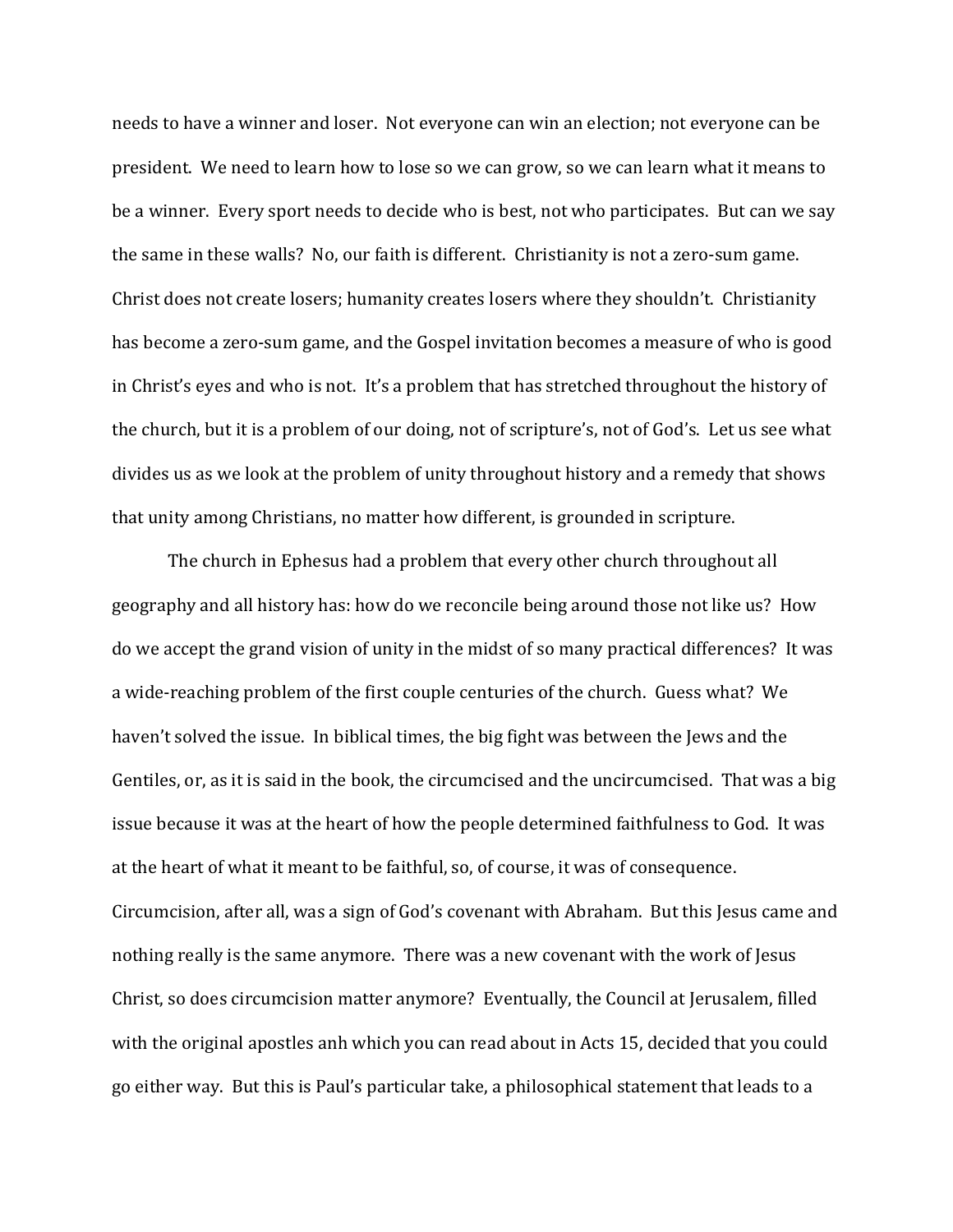practical resolution. The Covenant stands for all time, but circumcision or noncircumcision doesn't matter; just fidelity to Christ's new covenant, open to all. Circumcision is a sign, not the covenant itself. The main focus is now, as Paul puts it: "in his flesh he has made both groups into one and has broken down the dividing wall…the hostility between us. He has abolished the law…that he might create in himself one new humanity in place of the two thus making peace…" This doesn't mean that the law is meaningless, but it is not a dividing line anymore. The work of God has flung open the doors to all people to be "brought near by the Blood of Christ," whether or not they were a part of the original covenant to Abraham. The world changed. Faithfulness has a different face, and it is focused in the cross instead of rules. The sign of death has become the sign of life, and the ways of life are changed by eternal grace.

 This chapter of Ephesians two is, like a Wheel of Fortune Puzzle, the "before and after," according to the New Interpreter's Commentary. The first part, which we didn't read this morning, was an account of the people as individuals before they knew the saving grace of Christ, where the distinctions of "Jew" and "Gentile" were at hand. "You were dead through the trespasses and sins in which you once lived…All of us once lived among them in the passions of our flesh following the desires of flesh and senses, and we were by nature children of wrath." But then the Grace of Christ came along, and all distinctions between Jew and Gentile went away, creating one community. Paul's not trying to "out" any particular sin; he's explaining the difference between the former way and the faithful way. The former way is clearly all about fulfilling one's own desires, the focus on one's self and one's preferences, while the faithful way is dropping one's own desires for the benefit of all. The former way is about the individual; the faithful way is about who we are together.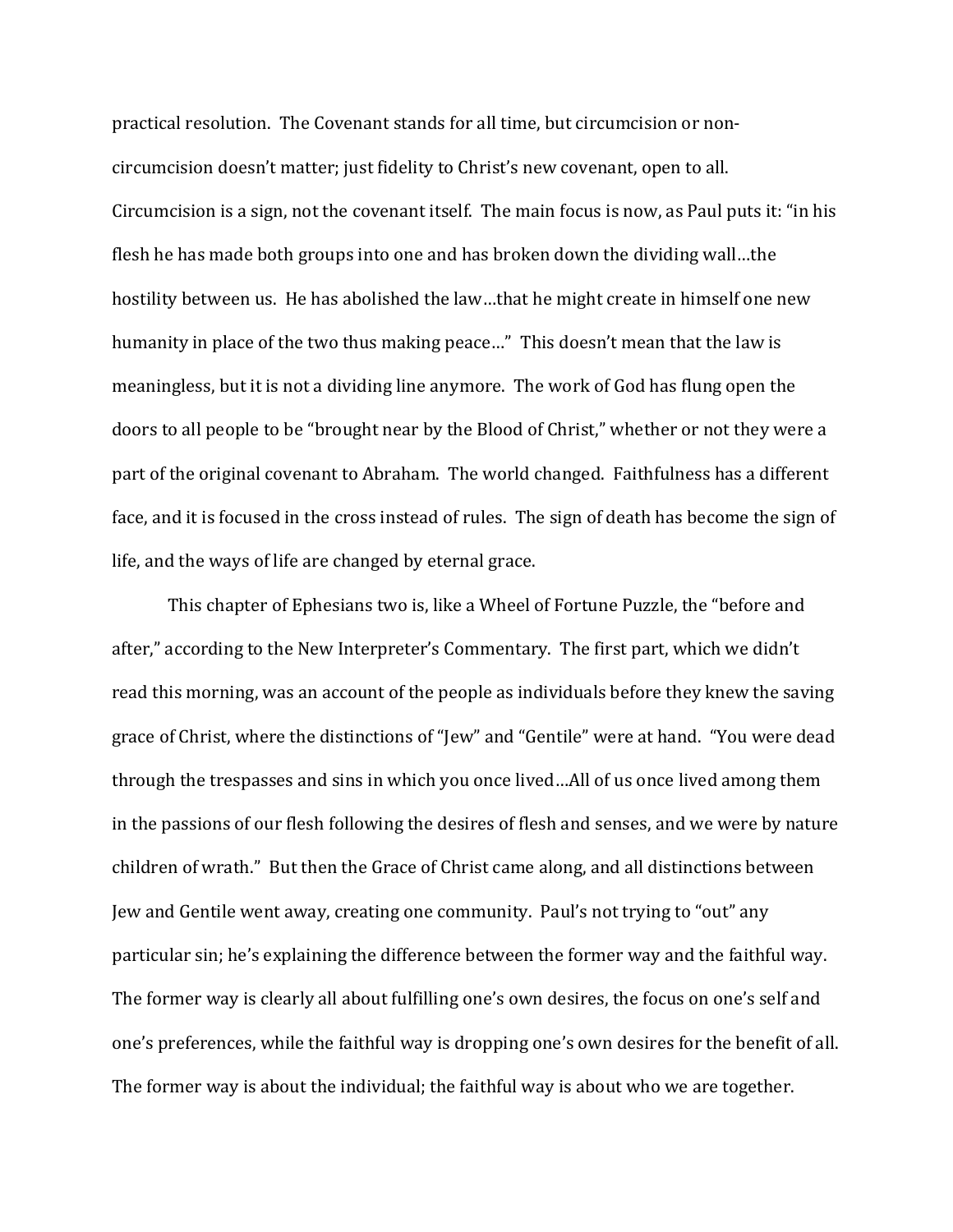Therein lies the problem for all ages. With Christ's grace means that life is different, but we, in our very human ways, carry a lot of the old habits forward, like dividing lines, distinctions, difference used to separate and negate, not to lift up as just different. We live in a world where this message of unity despite diversity is largely forgotten. There was freedom given to those who are circumcised and those who are not to be in the open arms of fellowship, to be welcomed as Christ would welcome. It's the spirit of the law vs. the word of the law, where the sign of the covenant became more important than the spirit of the covenant. Not much has changed, as no matter where one goes, fellowship seems to be open to those who are alike. We see the issues as bigger than they should be. But our scripture today says something different. Only when we work together can the final verses happen: "In him the whole structure is joined together and grows into a holy temple in the Lord; in whom you also are built together spiritually into a dwelling place for God." The "you" here is not individual. When you work with languages, you have to find a new way to say the second person plural beyond "you." It's "y'all" or, if you're from Texas, "all y'all." That means a lot, when we really get down to it. The dwelling place for God is the community of believers. The arc of scripture speaks of the church's work empowering the Christian. In our individualistic, self-righteous society, we like to think of the individual believer being the dwelling place for God, but there is a reason why we come to church, why we gather together, why we are different when together. It's a spirit that should invade the church; it is a spirit that should invade the church's work in the world.

If you look at this example, you can see where the opposite spirit gets us. There's an Internet game on social media called "cringeworthy." It's easy. Can I make you cringe using only three words? I'm sure I can. How about this…"Charge Conference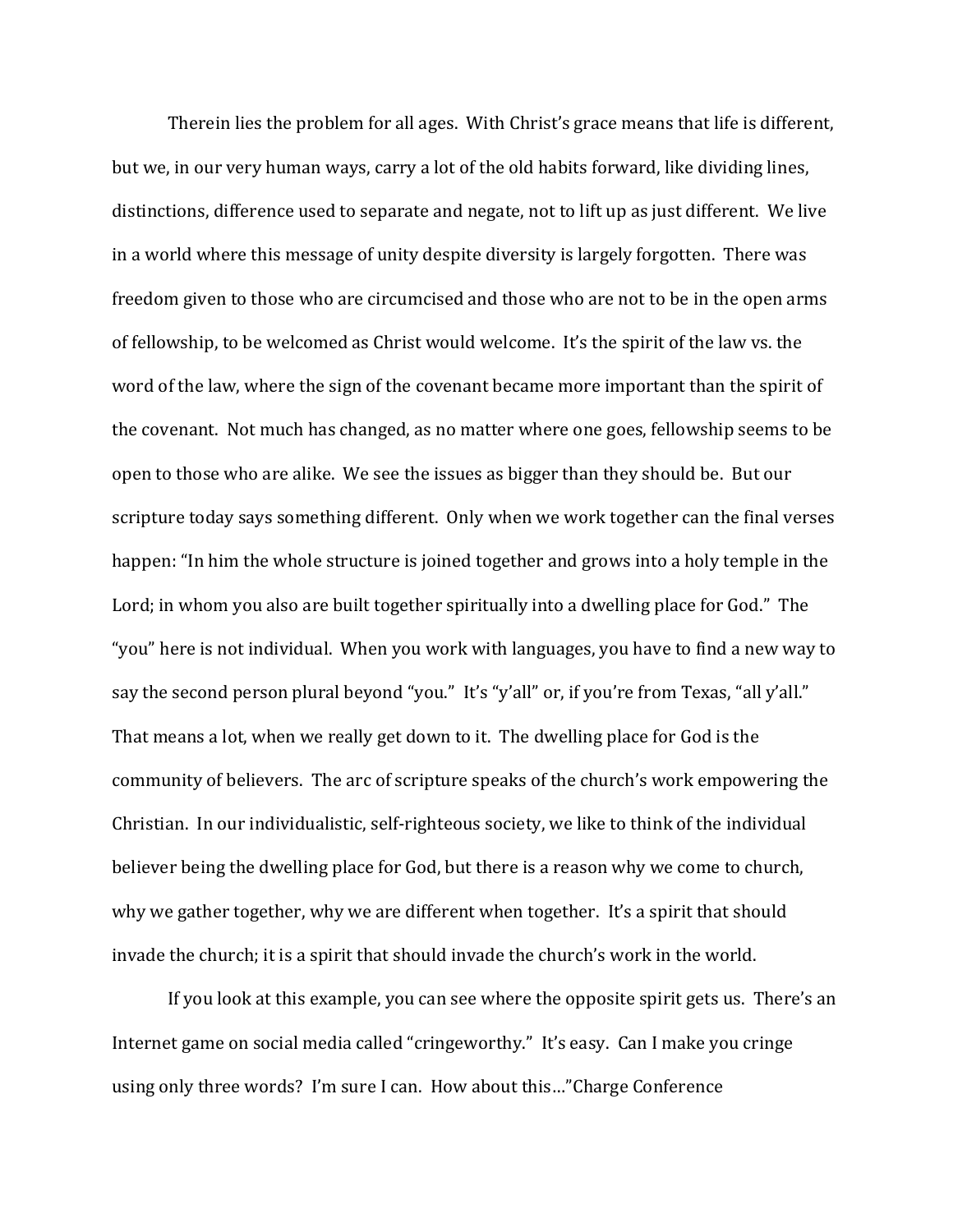Preparations." Or "Out of Snacks" or "It's only Tuesday." For some of you, "Frontier Days Crowds" might be on your list. But this is the one you really need to hear: United States Congress. See? I made you cringe. What should be our leading body has become a punch line, and it's just downright sad. I see bumper stickers all over the place saying "give Congress a pink slip." I don't care what side of the aisle you agree with, those politicians you think are horrible, and those politicians you think are heroes. It doesn't matter what your ideals are and what you believe. Perhaps you're sick of the whole lot. Any way it is, it's apparent that entrenched positions and all this posturing gets everyone nowhere. When it's all about "I'm right; you're wrong, and you're a fool," no good work can be done. Some see them as only trying to take care of themselves. The majority of Americans are so frustrated by Congress because every side thinks they are so right that they sabotage any efforts made by any other party, and everyone is frustrated because nothing gets done.

The church, throughout history and today, is the same. We can substitute any label today for "Gentiles vs. Jews" or "uncircumcised vs. circumcised." We could say "liberals vs. conservatives" or "Methodist vs. any other denomination" or "the young and the old." It's so easy to find yourself in an entrenched position and disliking the other. I feel quite lucky that although there were disagreements at Annual Conference, they were kept rather civil. We disagreed on many issues, but we were not fractured by those differences. The way things are shaping up, it looks like I cannot say the same for the upcoming General Conference in Portland, Oregon in May 2016. We as Christians, more pointedly Methodists, are still divided by so much: gay marriage, our future as Methodists, age differences, how we carry our traditions into the future. Some are banging on the war drums about how "evil" the "other side" is. Some laugh at what "those people" think and how "they" justify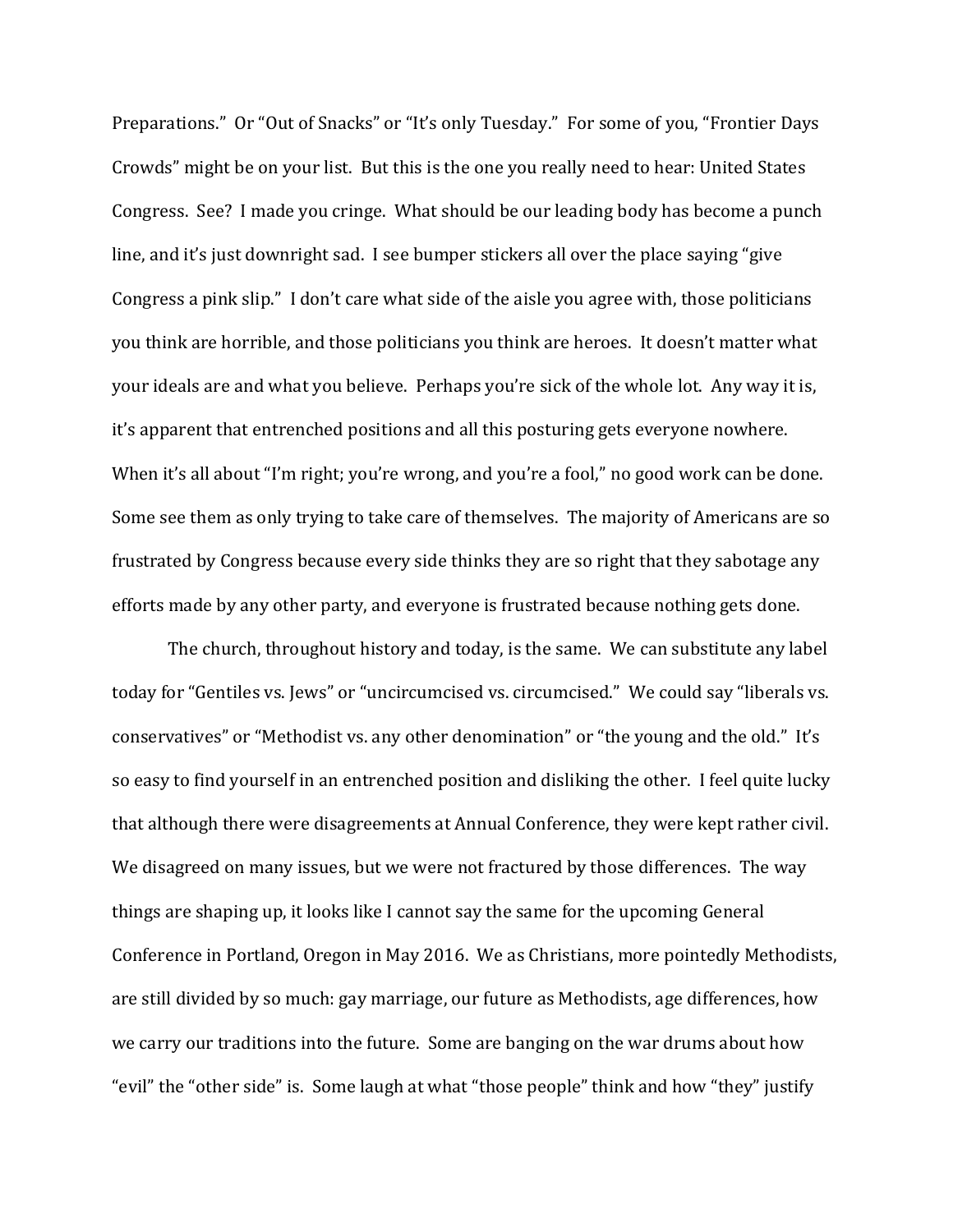themselves. But that is not Christ's way. All of these things neglect the simple message of today: we are Christ's, and Christ has broken down the dividing wall between us. In all the stories of Jesus in the Gospels, I see no place where he did the same thing. Jesus, who is used as the justification for so many of these arguments, instead was the one who called out the hypocrisy of those who emphasized dividing lines and used scripture to beat one another down.

So, what then? Should we be forced into thinking we are all the same? Are differences bad? No, God created each of us differently, and God has reconciled our differences through the work of the Cross. The rest is our job. The problem is when the differences become an affirmation of who is better than the other. It could be done intentionally or unintentionally. It may be that difference makes us feel better or angry with how the difference may make us feel less than. Each and every day, this holy task requires a swallowing of pride. It requires we set aside judgment. It requires humility. It requires we sit with one another and just begin to understand one another's story, to hear as we want to be heard. At the end of the day, it's what we want done to us. It's amazing what can happen as a result. So many problems everywhere happen because we just don't listen to one another. We don't respect one another or stereotype one another. But Jesus didn't do that, and because he didn't, we have our example moving forward.

This is a drum I beat upon time and again, but there's a reason for it. The bottom line is this simple fact: it is biblical. It is faithfulness to the words of scripture. Therefore, if we want to be biblical, if we want to live by the words of scripture in our daily lives, they preach time and again unity in the midst of difference. It could be the correct details of faithfulness. It might be the original issue that divided the Eastern Church and the Western